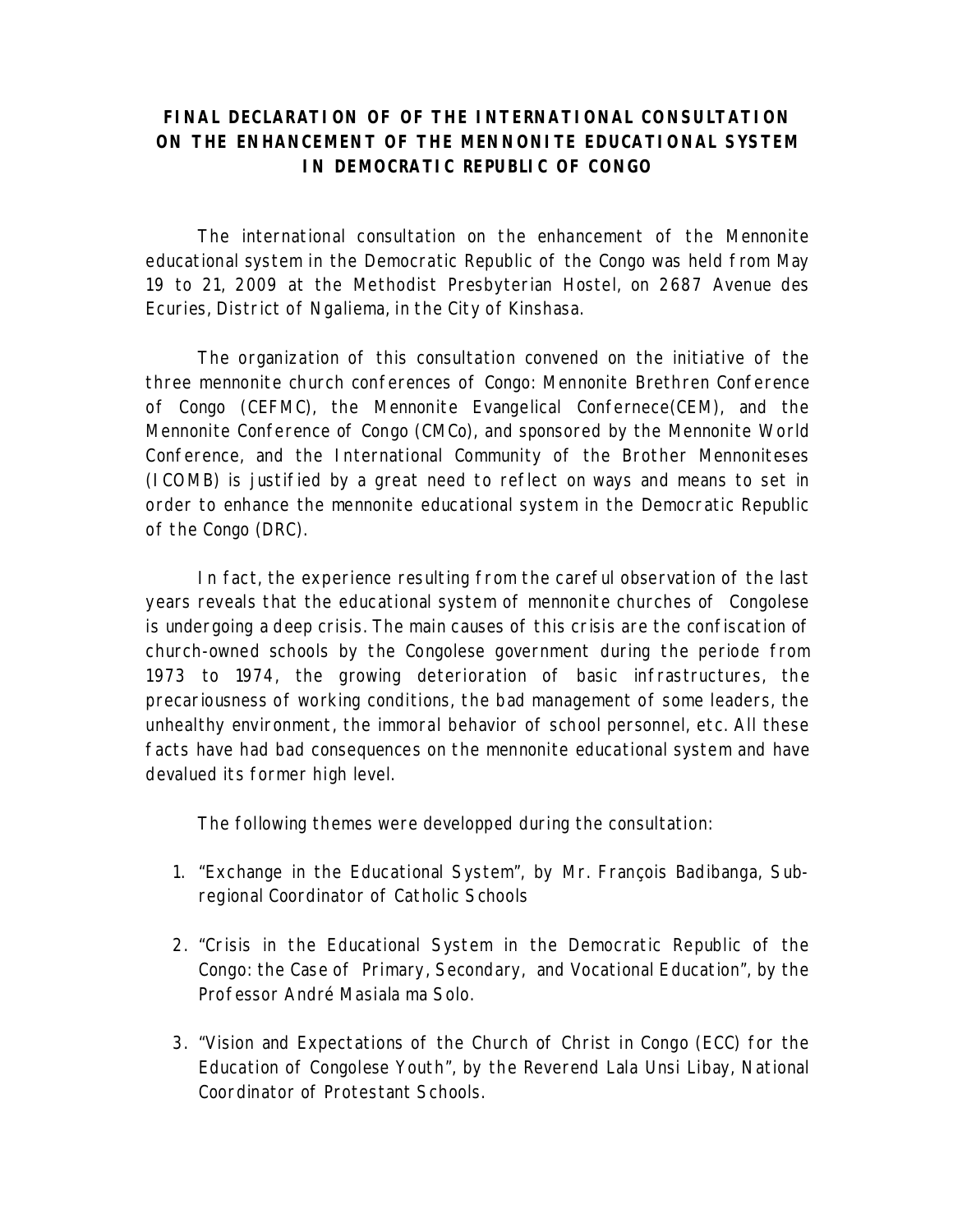- 4. "What Strategies to make for a model Mennonite school", by Mr. Wilson Mahenzi Masema, member of the CEFMC.
- 5. "Exchange in the Educational System", by Mr. Justin Lubaki Ndosimau, Kinshasa City Coordinator of Protestant Schools; Doctor Dalton Reimer, ICOMB Education Coordinator; Mrs. Rose Bushman, Mr. Maurice Matsitsa N'singa, and the Reverend Mwaku Kinana.

The activities of the first day of the consultation (May 19, 2009) were focussed around the theme "Exchange in the Education System". The following topics were developped:

- "How to Integrate the Mennonite History and Doctrine in the curriculum", topic developed in a workshop (discussion group) by Mrs. Bernadette Manya of the Cmco
- " What Staffl for a Model Mennonite School?", topic in developed in a workshop by the Reverend Mubenga of the CEM
- "How to interiorize the Anabaptist Ethics in the Educational System", topic developed in a workshop by the Reverend Dr Komuesa of the CMCo.

After discussions, exchanges and amendments in plenary session, the following resolutions were adopted:

> **A) regarding ways to integrate the mennonite history and doctrine in the curriculum:**

- 1. the creation of a technical commission responsible for determining specific subjects on mennonite history and doctrine to integrate in the curriculum.
- 2. this commission will also be responsible for the publication of materials related to mennonite history and doctrine, and the production of didactic aids that will facilitate the asimulation of the subjects selected.
- 3. the technical commission should comprise theologians, historians, competent mennonite personalities. It will also be necessary to include schools administrators, and staff in charge of pedagogical services in the commission.
- 4. the technical commission should suggest some qualified and committed Christians having a thorough knowledge of the mennonite doctrine.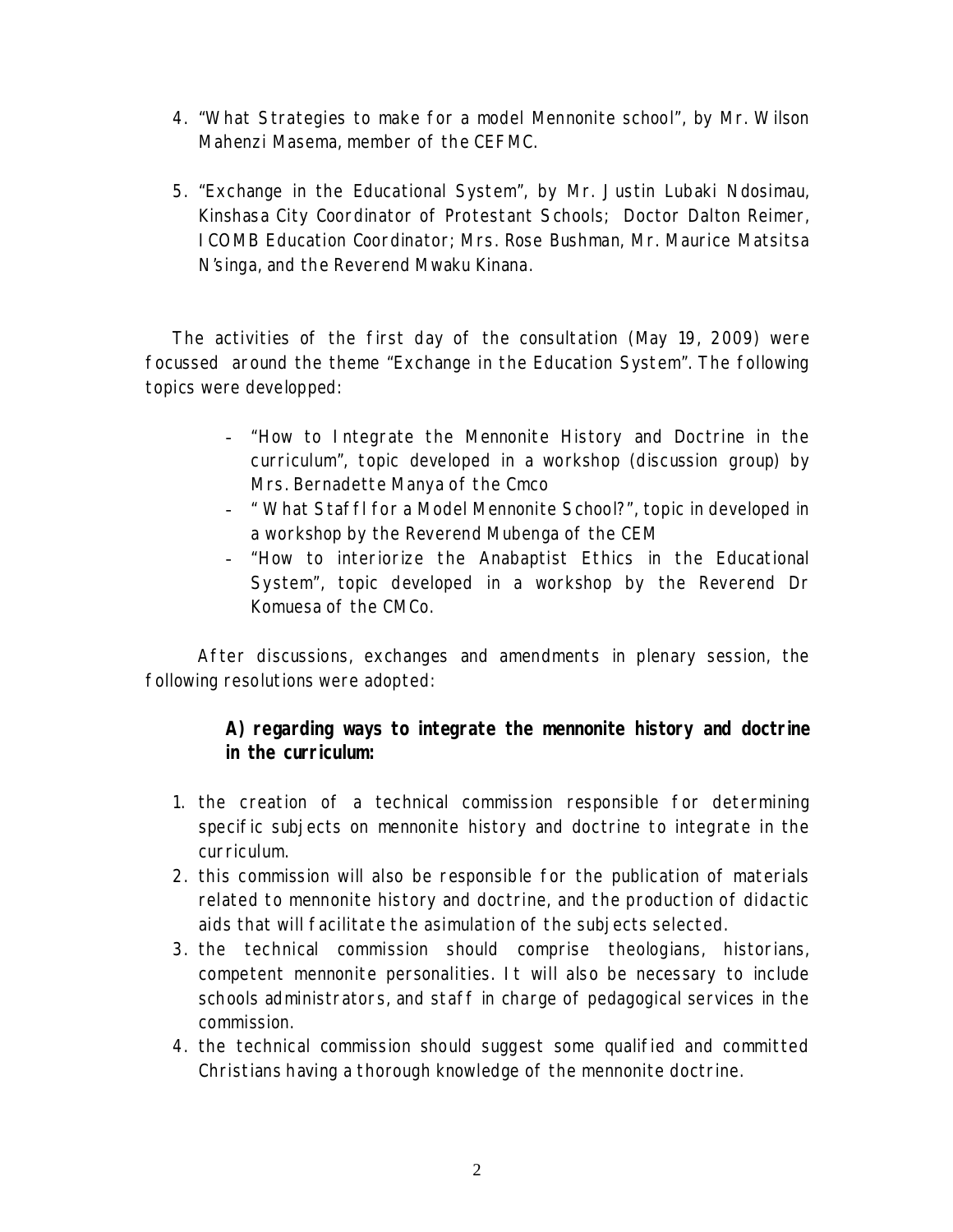5. the organization of awarenes and popularization on seleced subject as well as on means to use for their assimilation in order to train the staff responsible for teaching.

**B) with regard to the profile of staff to recruit for a model mennonite school**

- 1. At the primary school level, the staff must:
	- have the knowledge of anabaptist values
	- be qualified
	- be selected after a test among mennonite christians
	- receive a constant training (retraining) organized by the church
	- have the knowledge, the know-how, and good manners
	- show consciousness
- 2. At the secondary level:

In addition to qualities required from primary schools candidates, it would also be advisable to consider the recruitment or the possibility to make recourse to the expertise non mennonite staff if necessary.

- **C) regarding the way of interiorizing anabaptist ethics in mennonite schools**
- 1. the affirmation of the commitment of the consultation participants to following values mennonite:
	- honesty
	- loyalty
	- simplicity
	- peaceful coexistence
- 2. the introduction of the teaching of the religion in mennonite schools by dedicating some chapters to anabaptist ethics.
- 3. the organization of cultural activities such short plays, recitations, and others in mennonite schools.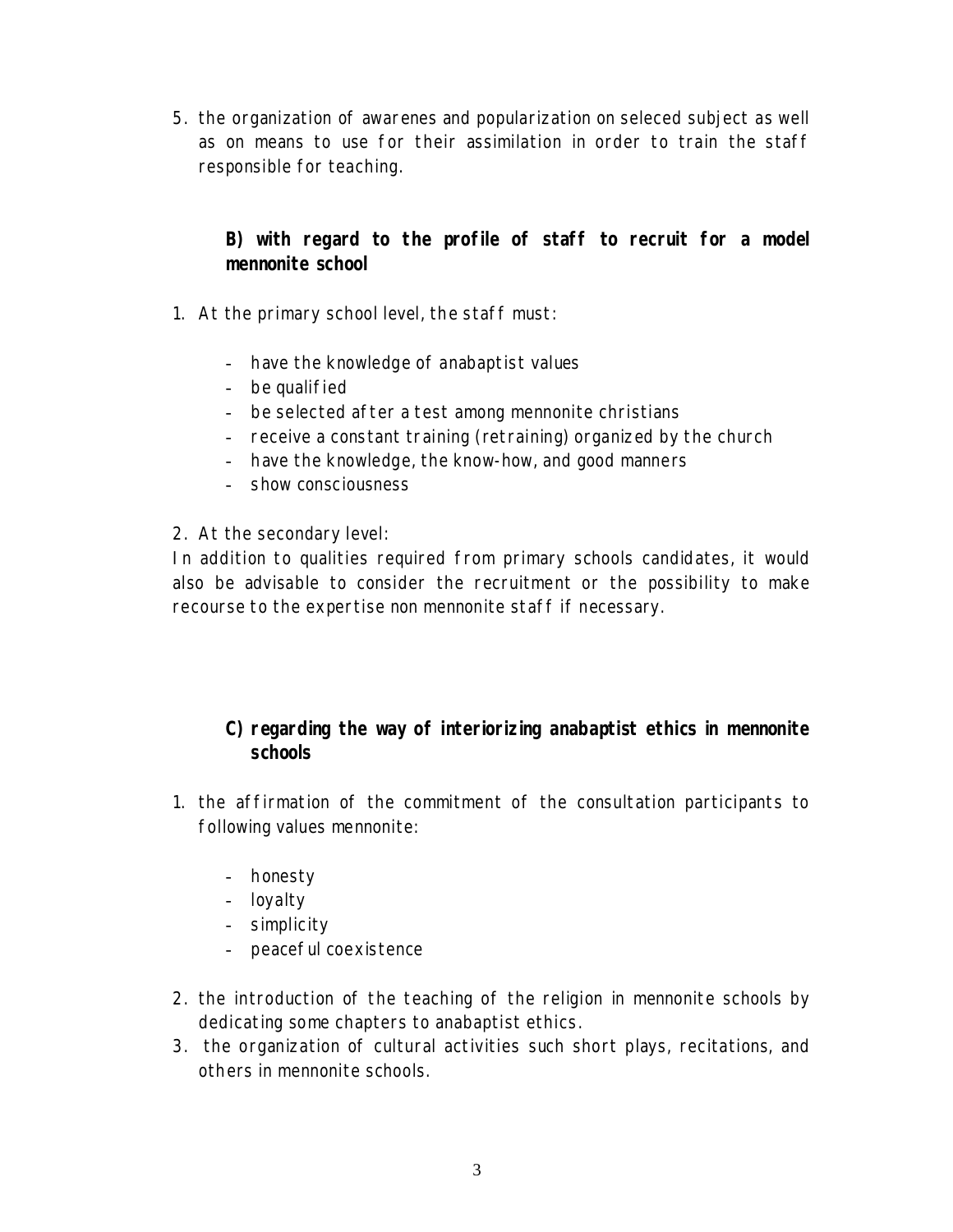- 4. the obligation to hire mennonite teachers and chaplains who should organize conference, and related to anabaptist values.
- 5. the obligation for every school to have a chaplain who should promote anabaptist ethics.
- 6. encouraging the creation of choirs in mennonite schools.
- 7. the compulsory participation of pupils and teachers to school worship services, and the selection or appointment of chaplains capable of conducting these worship services.

The activities of the second day of the consultation ( May 20) were focussed around the themes: "Crisis in the Educational System in the Democratic Republic of the Congo: the Case of Primary, Secondary, and Vocational Education", and "The Vision and Expectations of the Church of Christ in Congo (ECC) for the Education of Congolese Youth". The following sub-topics were developed:

- "The Primary, Secondary and Vocational Education's National Curriculum and the Requirements of the Government", topic developed in a workshop by the Reverend Fumunguya, School Inspector of the CMCo.
- "The School Chaplaincy: Role and Goals", topic developed in a workshop by the Main Chaplain of the ECC, the Reverend Pastor Mulumba.
- "New Technologies in the M\mennonite Educational System", topic developed in a workshop by Mr. Kulefwa Kudivila of the CEFMC.

The following resolutions were made after discussions, and amendments in plenary session:

## **A) Regarding the National Curriculum and the Requirements of the Government**

- 1. administrators should make national curriculum available in subjects that are open to the incorporation of anabaptist values.
- 2. to make a technical commission that will review the curriculum in order to integrate mennonitevalues.
- 3. to create pedagogical units and make them operational.
- 4. to enhance the value of all disciplines: gymnastics, music, drawing, and to avoid the cheating.
- 5. to respect the number of hours assigned to every subject.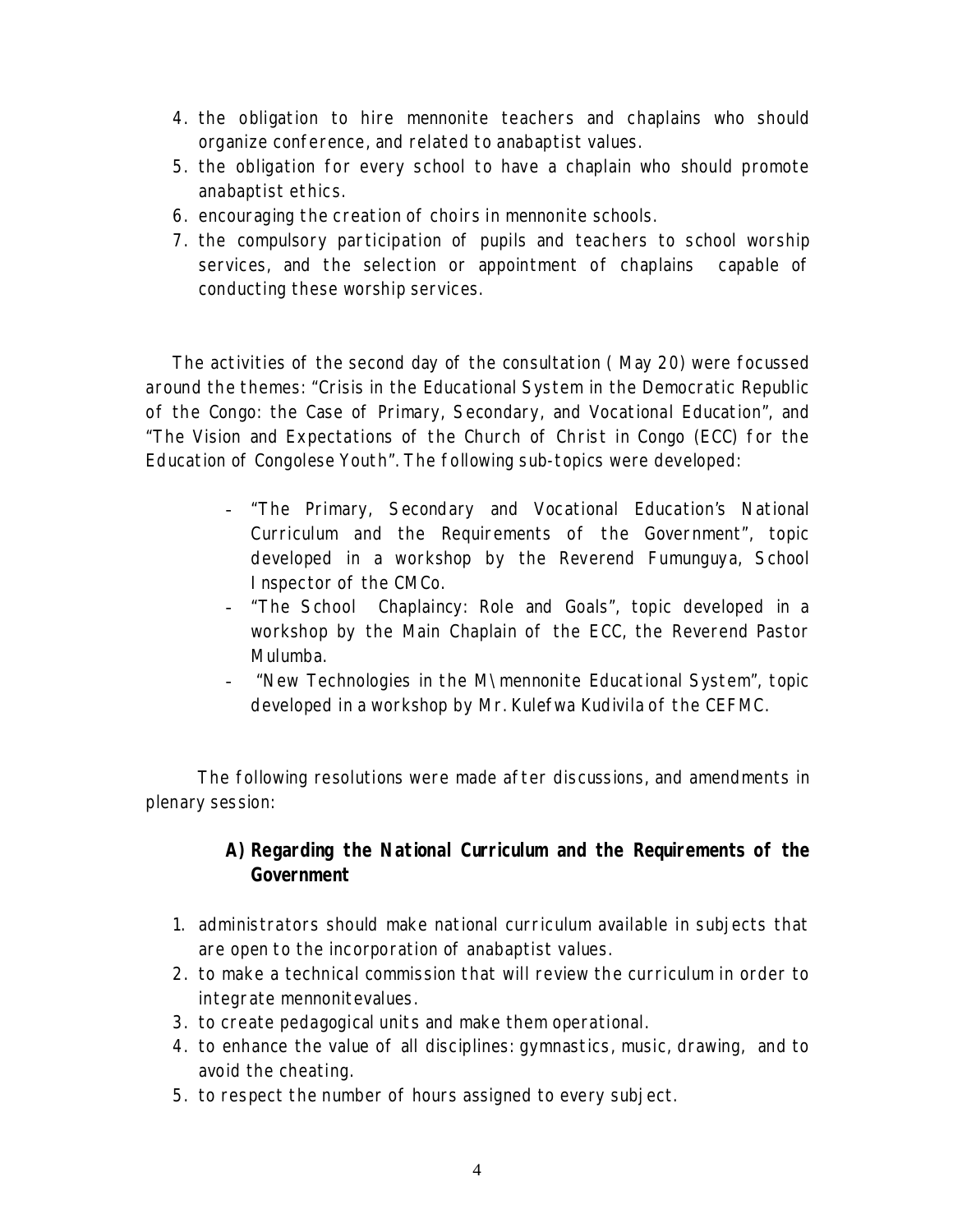- 6. to use good educators and good manuals adapted to the national curriculum.
- 7. to enssure regular monitoring of teachers.

**B) Regarding the role and goal of the school chaplaincy**

- 1. to upgrate the mission of the chaplaincy in the schools by retraining, compulsory worship service, pastoral dialogue, spiritual retreats, conferences, seminars and bible camps.
- 2. to equip school chaplaincies.
- 3. to suggest the creation of a framework for dialogue and exchange in school chaplaincies.

## **C) Regarding new technologies**

- 1. providing training in new technologies to teachers and school principals.
- 2. the creation of some pilot schools, equipped with new technologies in each church conference, that is three primary schools and three secondary schools per conference.
- 3. the managers of three mennonite conferences are asked to equip the schools localted in rural areas with solar panels in order to facilitate the use of all these new technologies.

The activities of the third and last day of the consultation (May 21) focussed on the following themes:

- "What Strategies to Make for a Model Mennonite School?"
- "Exchange in the Educational System"

The topics below developed in workshops:

- "How to Finance Model Mennonite Schools?", by the Reverend Pastor Mitambo of the CMCo.
- "How to Create a Mennonite Network for Education in the DRC with External Partners?", by the Reverend Pelende Tshinyam of the CEFMC.

After discussions, exchange and amendments in plenary session, the following resolutions were adopted: